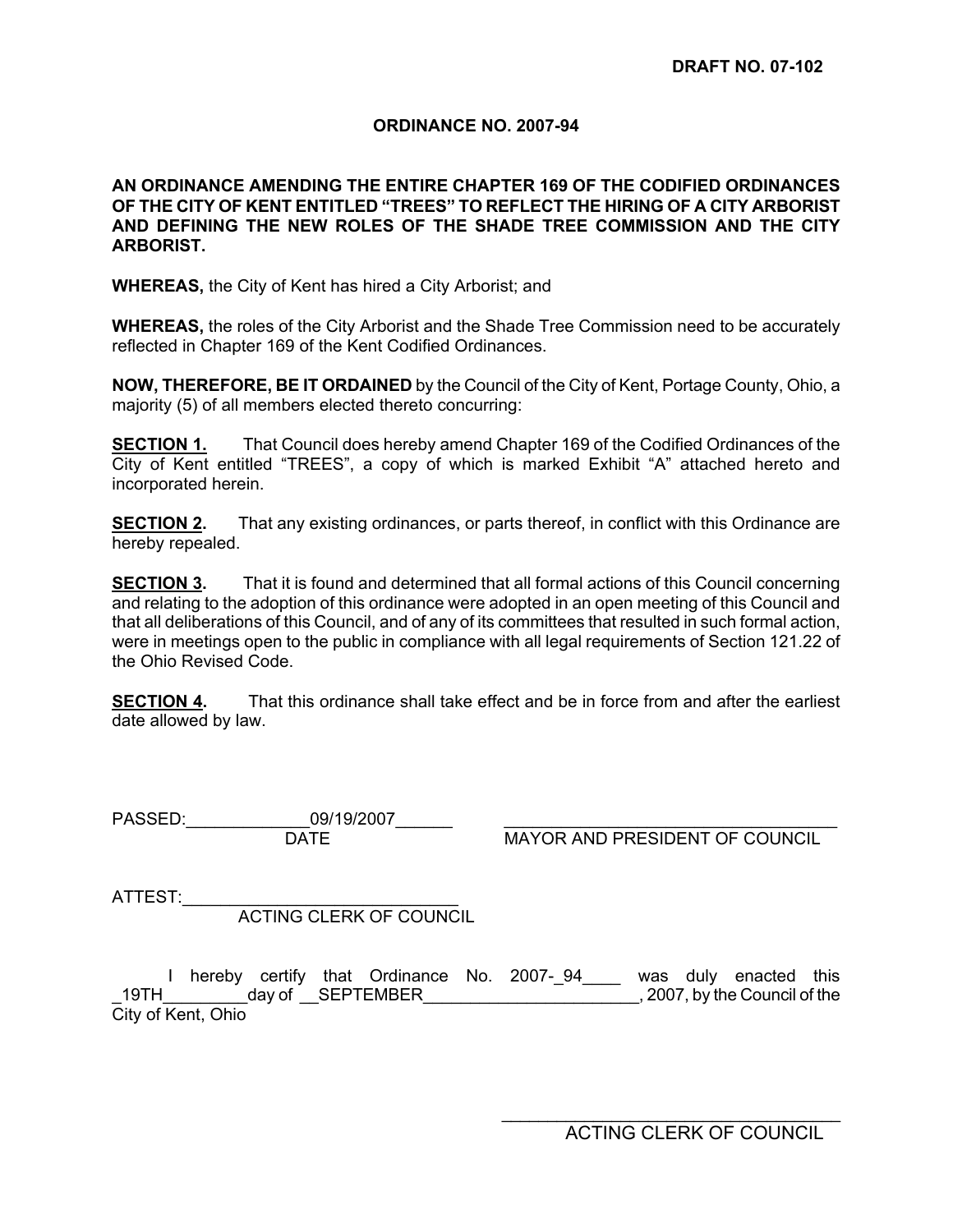#### **CHAPTER 169 Trees**

| 169.01 | Definitions.                                    | 169.12 | <b>Preservation And Replacement Of</b> |  |  |
|--------|-------------------------------------------------|--------|----------------------------------------|--|--|
| 169.02 | <b>Purpose</b>                                  |        | <b>Trees On Public Property.</b>       |  |  |
| 169.03 | <b>Shade Tree Commission</b>                    | 169.13 | <b>Protection Of Trees</b><br>From     |  |  |
|        | <b>Established</b>                              |        | <b>Construction Operations.</b>        |  |  |
| 169.04 | <b>Shade Tree Commission Duties</b>             | 169.14 | Planting Of Trees On<br>Public         |  |  |
| 169.05 | <b>Arborist To Control Trees</b>                |        | Property.                              |  |  |
| 169.06 | Urban Forest Management Plan                    | 169.15 | <b>Trees On Private Property.</b>      |  |  |
|        | (Ufmp)                                          | 169.16 | <b>Boundary Line Trees.</b>            |  |  |
| 169.07 | <b>Permission Required</b>                      | 169.17 | Unlawful Interference.                 |  |  |
| 169.08 | <b>Removing And Pruning Of Trees</b>            | 169.18 | Tree Work Completed By Utility         |  |  |
|        | On Public Property.                             |        | Company.                               |  |  |
| 169.09 | Abuse Or Mutilation Of Public                   | 169.19 | Public Disclosure, Notification,       |  |  |
|        | Trees.                                          |        | And Access.                            |  |  |
| 169.10 | <b>Substances</b><br><b>Near</b><br>Deleterious | 169.97 | <b>Cost Of Damaged Tree</b>            |  |  |
|        | Trees.                                          |        | Replacement                            |  |  |
| 169.11 | <b>Impeding Free Passage Of Water</b>           | 169.98 | <b>Collection Of Funds.</b>            |  |  |
|        | And Air To Roots.                               | 169.99 | Penalty.                               |  |  |

#### **CROSS REFERENCES**

**Destruction of shrubs, trees or crops - see GEN. OFF. 541.06**

**Open meetings - see ADM. Ch.107**

#### **169.01 DEFINITIONS.**

For the purpose of Chapter 169 the following words and phrases shall have the following meanings ascribed to them respectively.

- a. **Arborist:** The City of Kent's Municipal Arborist.
- b. **Critical Root Zone (CRZ):** The area of a tree's root system that contains the majority of woody and fine roots. The area is determined by allowing one (1) to one and one-half (1 ½) feet of root radius for each inch of stem diameter at breast height (DBH).
- c. **Diameter Breast Height (DBH)**: The Diameter Breast Height (DBH) shall be the diameter of the tree being measured at a vertical location fifty-four inches (54-inches) above the ground where the tree bark enters the soil.
- d. **Public Property:** Any public street, land, parcel, or property owned by the City that is not within the City Park system; any area that the City has a right or easement to maintain trees.
- e. **Standing**: Where a tree is situated or placed.
- f. **Tree Lawn:** The unpaved portion of a street right-of-way; normally the green space between the sidewalk and the curb or edge of street pavement.
- g. **Urban Forest Management Plan (Ufmp):** A document that regulates and defines the policies and standards used to manage and maintain the City's urban forest.

### **169.02 PURPOSE**

This ordinance provides for the establishment of policies, regulations, and standards necessary to ensure that the City will continue to realize the benefits provided by its urban forest. The provisions of this ordinance are enacted to:

a. Maintain City-owned trees in a healthy and nonhazardous condition through good arboricultural practices.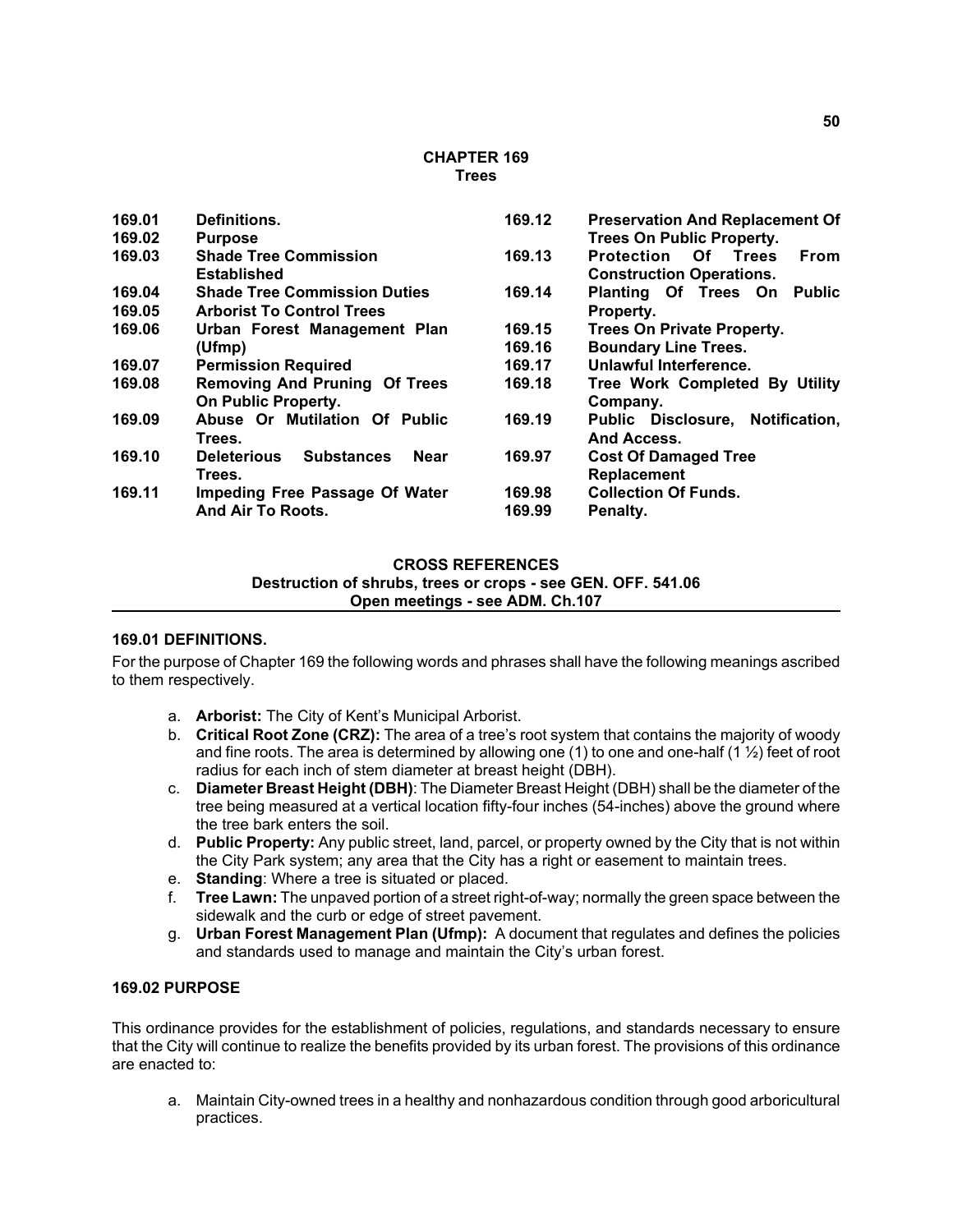b. Establish and maintain appropriate diversity in tree species and age classes to provide a stable and sustainable urban forest.

# **169.03 SHADE TREE COMMISSION ESTABLISHED**

A Shade Tree Commission is hereby established consisting of five members who shall be residents of the City who shall serve without compensation for a term of four (4) years.

# **169.04 SHADE TREE COMMISSION DUTIES**

The Shade Tree Commission shall have the following duties:

- a. The Shade Tree Commission shall meet quarterly or as needed to carry out the duties herein.
- b. The Shade Tree Commission shall be the forum for the public review and oversight of the City's treatment of trees on public property.
- c. The Shade Tree Commission shall establish, review and approve a UFMP with goals, objectives, and guidelines for the collection, maintenance, and use of data necessary to monitor the City's treatment of trees standing on public property.
- d. The Shade Tree Commission shall study the problems and determine the needs of the City in connection with the UFMP.
- e. The Shade Tree Commission shall assist the Arborist or his/her designee, as well as Council and the residents of the City by dissemination of news and information regarding the protection, maintenance, removal, and planting of trees on public property, and to make recommendations thereof.
- f. The Shade Tree Commission shall assist the Arborist in the consideration, revision and update of the UFMP as needed with goals to expand the City tree care programs for a better environmental future for Kent's citizens.
- g. When requested by City Council, the Shade Tree Commission shall consider, investigate, make findings, report and recommend upon any special matter or question coming within the scope of the Tree Commission's duties.

# **169.05 ARBORIST TO CONTROL TREES.**

The Arborist shall have the following duties:

- a. The Arborist, under supervision of the Service Director, is given full jurisdiction, authority, control, supervision, and direction of all trees which now or which may hereafter exist upon any public property in the City; and over all trees that exist on private property when in the Arborist's opinion, such trees constitute a menace to public property, public safety, or public welfare of the City.
- b. The Arborist, under supervision of the Service Director, is given full jurisdiction, authority, and control in connection with the issuing of permits and/or authorizations hereinafter provided for.
- c. In the exercise of any of the powers herein granted, the Arborist, under supervision of the Service Director, shall have the authority to delegate all or such part of his/her power and duties with respect to supervision and control of trees to the Arborist's subordinates and assistants in the employ of the City as the Arborist may from time to time determine.

# **169.06 URBAN FOREST MANAGEMENT PLAN (UFMP)**

The Urban Forest Management Plan (UFMP) as provided for in this ordinance shall be approved by the Shade Tree Commission. The UFMP shall provide specific operating procedures for the maintenance of City trees by the Service Department. The UFMP is meant to be a fluid document that can and will be updated as needs and situations change.

The implementation specifics of this ordinance are documented in the UFMP and all implementation specifics shall abide by the principals outlined in this ordinance.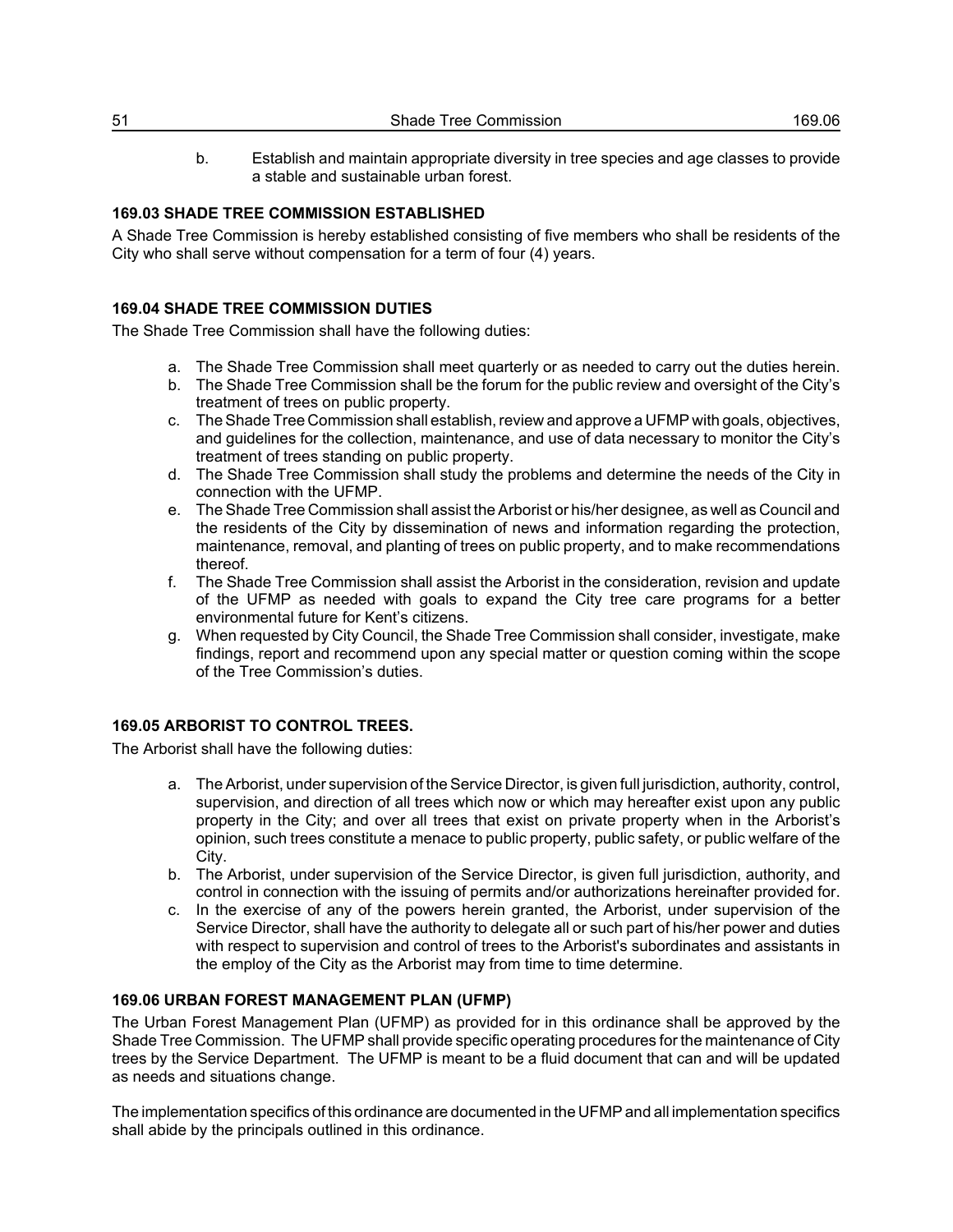Any practices inconsistent with the UFMP goals, objectives, and guidelines require approval and/or oversight by the Shade Tree Commission.

#### **169.07 PERMISSION REQUIRED.**

No person shall plant, prune, remove, cut, climb, or injure any tree existing on any public property in the City, nor authorize or procure any persons to do so, nor remove or tamper with any device placed for the protection of any such tree, nor attach any rope, wire, chain, sign, or other device either to said tree or to any device placed for the protection of said tree, or authorize or cause the same to be done, without having first obtained written permission from the Arborist to do so.

# **169.08 REMOVING AND PRUNING OF TREES ON PUBLIC PROPERTY.**

The following practices shall abide by the standards set forth in the UFMP:

- a. No person, firm or corporation shall remove, prune, brace, cable, spray, or otherwise perform work on a public property tree without first obtaining written permission from the Arborist. The person obtaining permission shall abide by the standards as set forth in the UFMP.
- b. The Arborist shall keep all trees standing upon any public property in the City trimmed in accordance with the UFMP so that the branches of such trees projecting over any public sidewalk or private driveway are pruned so that a clear height of eight (8) feet between the lowest branches of the same and the sidewalk or private driveway is maintained for pedestrian passage. The Arborist shall prune or cause to be pruned any tree so that a clear height of fourteen (14) feet between the lowest branch of the same and the public street is maintained for vehicular passage.
- c. The Arborist shall have the right and duty to trim any tree existing on any public property in the City so as to ensure the public safety or to preserve the function or beauty of such public property. The Arborist shall further have the right to remove any such tree or any part thereof which is in an unsafe condition or which, by reason of its location or nature, is injurious or detrimental to other public improvements in the City, or is infected with any injury, fungus, insect, or other pest or disease which cannot otherwise be controlled.

#### **169.09 ABUSE OR MUTILATION OF PUBLIC TREES.**

Unless specifically authorized in writing by the Arborist or his/her designee, no person shall intentionally top, damage, cut, carve, transplant, or remove any tree or shrub located on public property; attach any rope, wire, nails, advertising posters, or other contrivance to any tree or shrub located on public property; allow any gas, liquid, or solid substance that is harmful to such trees or shrubs to come in contact with them; or set fire or permit fire to burn when such fire or the heat thereof will injure any portion of any tree or shrub located on public property.

No person shall excavate any ditches, tunnels, trenches, alleys, or driveway within a radius of ten (10) feet from any public tree or shrub without first obtaining written approval from the Arborist and an excavation permit from the Deputy Service Director/Superintendent of Engineering or his/her designee, except as provided for in 169.13.

#### **169.10 DELETERIOUS SUBSTANCES NEAR TREES.**

No person shall permit any natural or artificial gas, salt, brine, oil, liquid dye, or any other substances deleterious to trees to come in contact with soil surrounding the roots of any tree upon any public property in the City in such a manner as to kill, injure, deface, destroy, or affect the growth of such trees.

#### **169.11 IMPEDING FREE PASSAGE OF WATER AND AIR TO ROOTS.**

No person shall place or maintain upon the ground in any public property any stone, concrete, brick, or other impervious material or substance in such a manner as may impede the free access of air and water to the roots of any tree upon any public property without first having obtained written permission from the Arborist.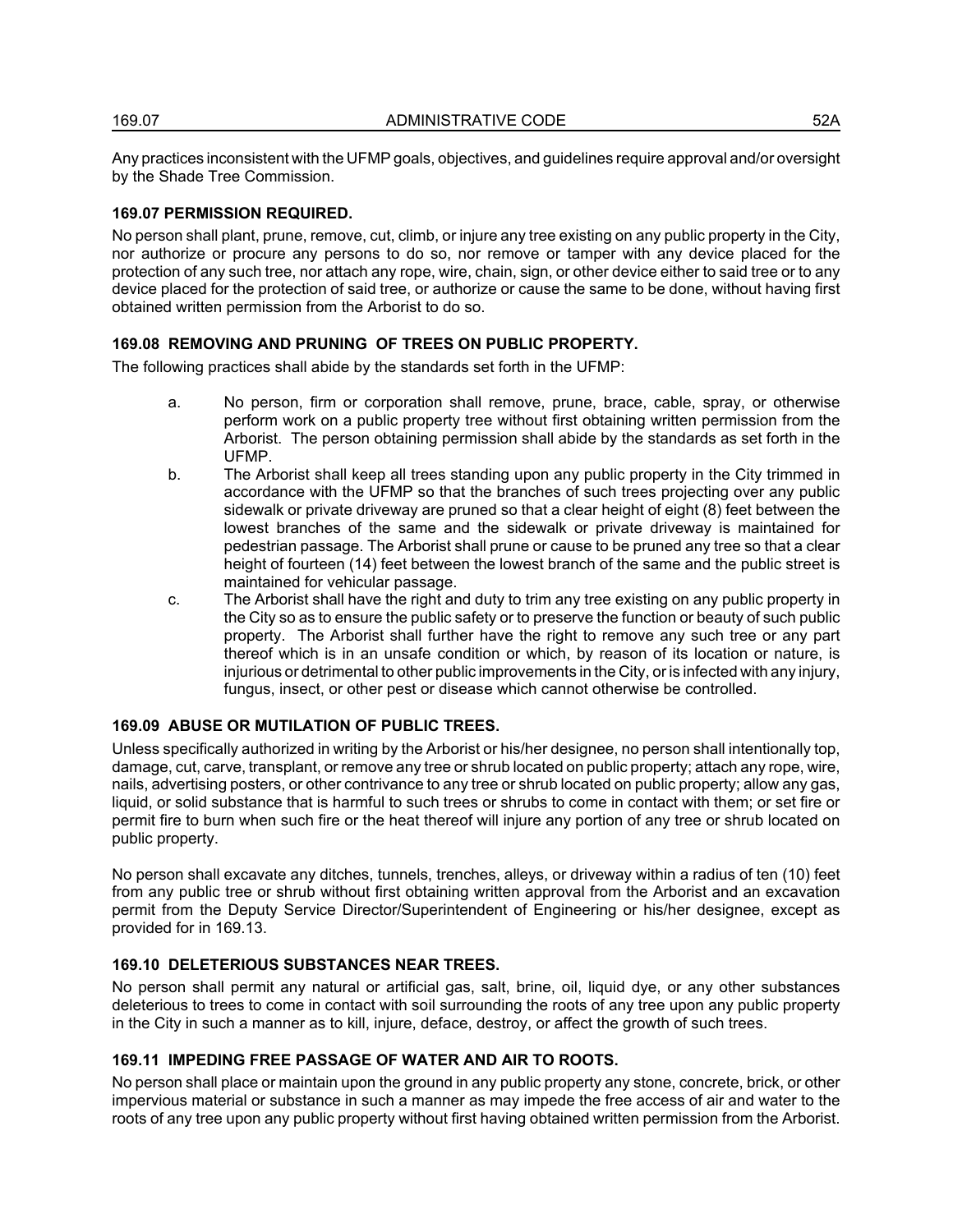Unless otherwise provided for, there shall be maintained about the base of the trunk of each such tree at least nine (9) square feet of open ground for a tree three (3) inches in diameter. For every two (2) inches of increase in such diameter, there shall be an increase of at least one (1) square foot of open ground.

Nothing in this section shall prevent the City from placing or allowing to be placed and/or maintaining any public walk, street curb, street pavement, and incidentals thereto and necessary for the public health, safety, and welfare.

## **169.12 PRESERVATION AND REPLACEMENT OF TREES ON PUBLIC PROPERTY.**

If an individual tree, or group of trees, as provided for in this ordinance, is deemed by the Shade Tree Commission to have significant cultural, historical, and/or environmental value, and said Commission is requested by any person to investigate the preservation of any tree, or group of trees, the Shade Tree Commission shall provide a forum for discussion of said tree's (or trees') preservation and for negotiation between interested parties.

The City shall use best management practices for tree preservation in the design, construction, and maintenance of public improvements, which shall be reviewed by the Arborist.

Whenever it is necessary to remove a tree(s) or shrub(s) from a tree lawn or public property, as defined, the City shall remove and replant such trees or shrubs or replace them if public property is available. The City reserves the right to recover the cost of said tree replacement from the individual or entity that causes the damage to the tree necessitating its replacement.

No person, firm, or corporation shall remove a tree(s) or shrub(s) from public property, as defined, for any purpose or reason without first requesting and obtaining written approval from the Arborist or his/her designee. Any tree(s) or shrub(s) approved to be removed by the Arborist shall be replaced with approved tree(s) or shrub(s). Such replacement shall meet the standards of number, size, species, and placement as provided for in a written approval issued by the Arborist or his/her designee. The person, firm, or corporation shall bear the cost of the removal and replacement of all trees or shrubs removed. Failure to plant replacements according to City standards shall result in replacement performed by the City or its agents. The City shall invoice the person responsible for replacement at the actual cost of the work. If said person, firm, or corporation does not make payment, the Service Director shall take such measures deemed necessary to collect for the actual cost of the work including, but limited to, provisions of section 169.98 of this ordinance.

# **169.13 PROTECTION OF TREES FROM CONSTRUCTION OPERATIONS.**

Any construction operation that may cause damage or which impacts a public-property tree's critical root zone, trunk, and/or crown shall not commence until the Arborist has reviewed the construction operationmethods for compliance with the UFMP and the Contractor has received from the Arborist written approval to proceed.

Emergency repairs can be completed without the review and approval of the Arborist and any damage to a public property tree shall be repaired and/or replaced as directed by the Arborist. In the event that any person, firm, or corporation completing an emergency repair causes damage to a public property tree and fails to repair or replace said tree as directed shall be just cause for the Arborist to cause said repair or replacement to occur. The Service Director shall collect, by all means possible, the cost incurred.

# **169.14 PLANTING OF TREES ON PUBLIC PROPERTY.**

No person shall plant any tree in a tree lawn or other public property without first obtaining the prior written approval of the Arborist. The person obtaining the permission shall abide by the standards as set forth in this chapter and the UFMP.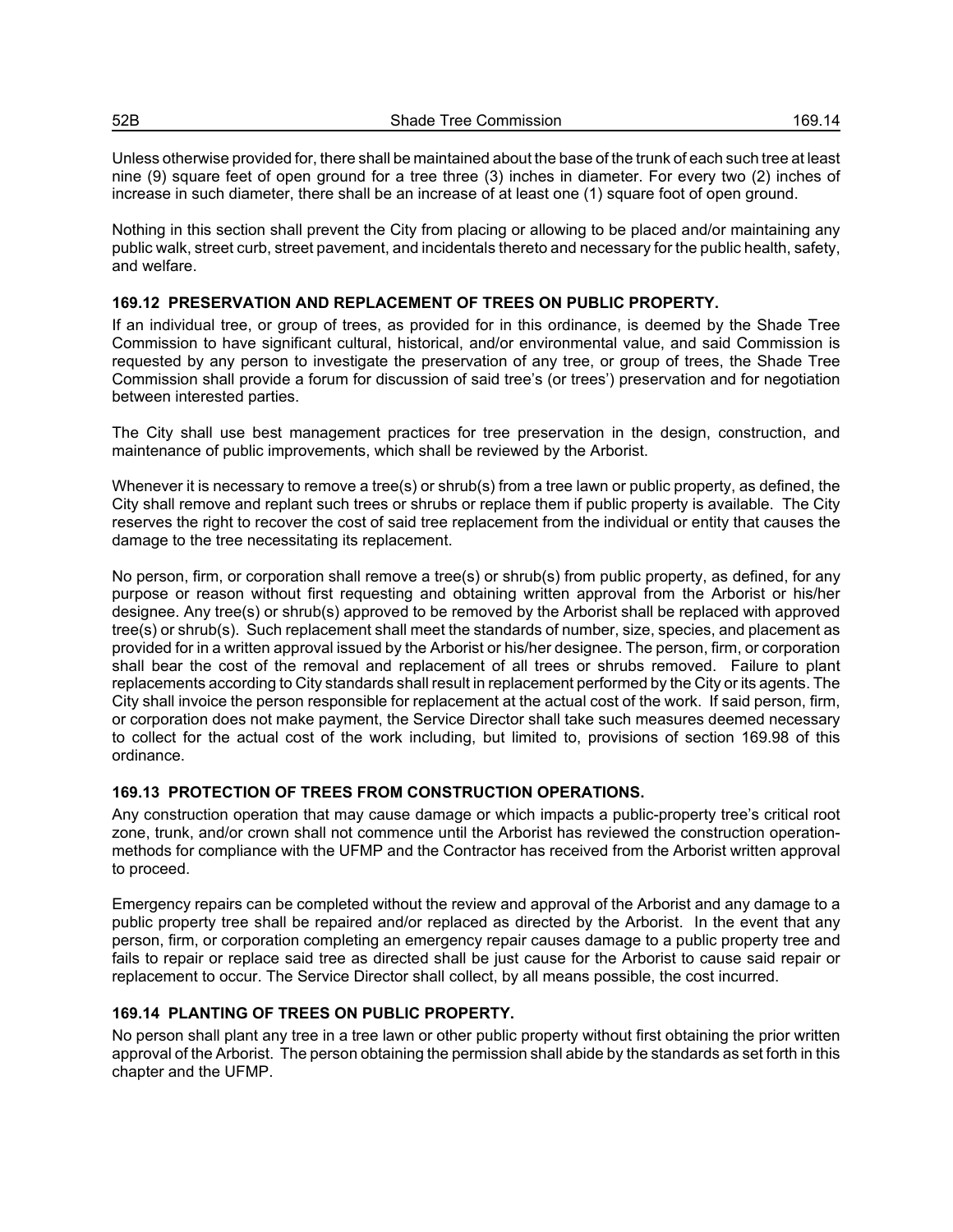| 169.15 | ADMINISTRATIVE CODE | -00<br>52C |
|--------|---------------------|------------|
|        |                     |            |

Whenever any tree or shrub shall be planted or set out in conflict with the provisions of this chapter, the Arborist may cause removal of the same without obligating the City to replace the illegally planted tree.

A list of desirable and undesirable species shall be listed in the UFMP under the section titled "Tree Selection". This list shall be approved by the Arborist and the Shade Tree Commission.

### **169.15 TREES ON PRIVATE PROPERTY.**

All trees, plants, or shrubs standing upon private property in the City and having branches projecting into public highways or public property shall conform to the regulations herein provided; otherwise, the City shall cause such trees to be trimmed or cut down and removed in accordance with such regulations and assess the cost thereof against the owner of such lot or parcel of land according to the following:

- a. The owner shall trim or cause to be trimmed the tree, plant, or shrub so that a clear height of eight (8) feet between the lowest branches of the same and the sidewalk is maintained for pedestrian passage.
- b. The owner shall prune or cause to be pruned the tree, plant, or shrub so that a clear height of fourteen (14) feet between the lowest branches of the same and the public street is maintained for vehicle traffic.
- c. The owner shall prune or remove as the case may require, every dead, decayed, or broken tree, plant, shrub, or any part thereof so that the same shall not fall onto the public sidewalk, public property, or public street.

## **169.16 BOUNDARY LINE TREES.**

A tree is a boundary-line tree when the boundary line passes through any portion of the trunk of a tree at the point where the trunk emerges from the ground. The responsibilities for a boundary-line tree are as follows:

- a. When a boundary-line tree is on the line between the right-of-way and private property, the City shall be responsible for maintaining the tree.
- b. When a boundary-line tree is on the line between private properties, the owners shall be equally responsible for maintaining the tree.

## **169.17 UNLAWFUL INTERFERENCE.**

No person, firm, or corporation shall prevent, delay, or interfere with the Arborist or persons acting under his/her authority while engaged in planting, mulching, pruning, spraying, or removing any tree, shrub, or plant in any street right-of-way or public property within the City.

#### **169.18 TREE WORK COMPLETED BY UTILITY COMPANY.**

The City grants, to recognized public utilities, permission to complete necessary tree maintenance as described in the ordinance as it pertains to maintaining service to the utilities' customers. A recognized public utility shall be deemed to violate its granted permission and will become subject to the requirements of this ordinance if it is found to have aggressively damaged any tree or shrub regulated by this ordinance as determined by the City Arborist.

Aggressively damaged shall be defined as over excavation beyond the limits necessary to complete maintenance or repair of a public utility or trimming, removal or damage to trees beyond established limits of clearing to maintain service.

#### **169.19 PUBLIC DISCLOSURE, NOTIFICATION, AND ACCESS.**

The public has the right to know, to have full access to the contents of the UFMP, and to have any concerns,